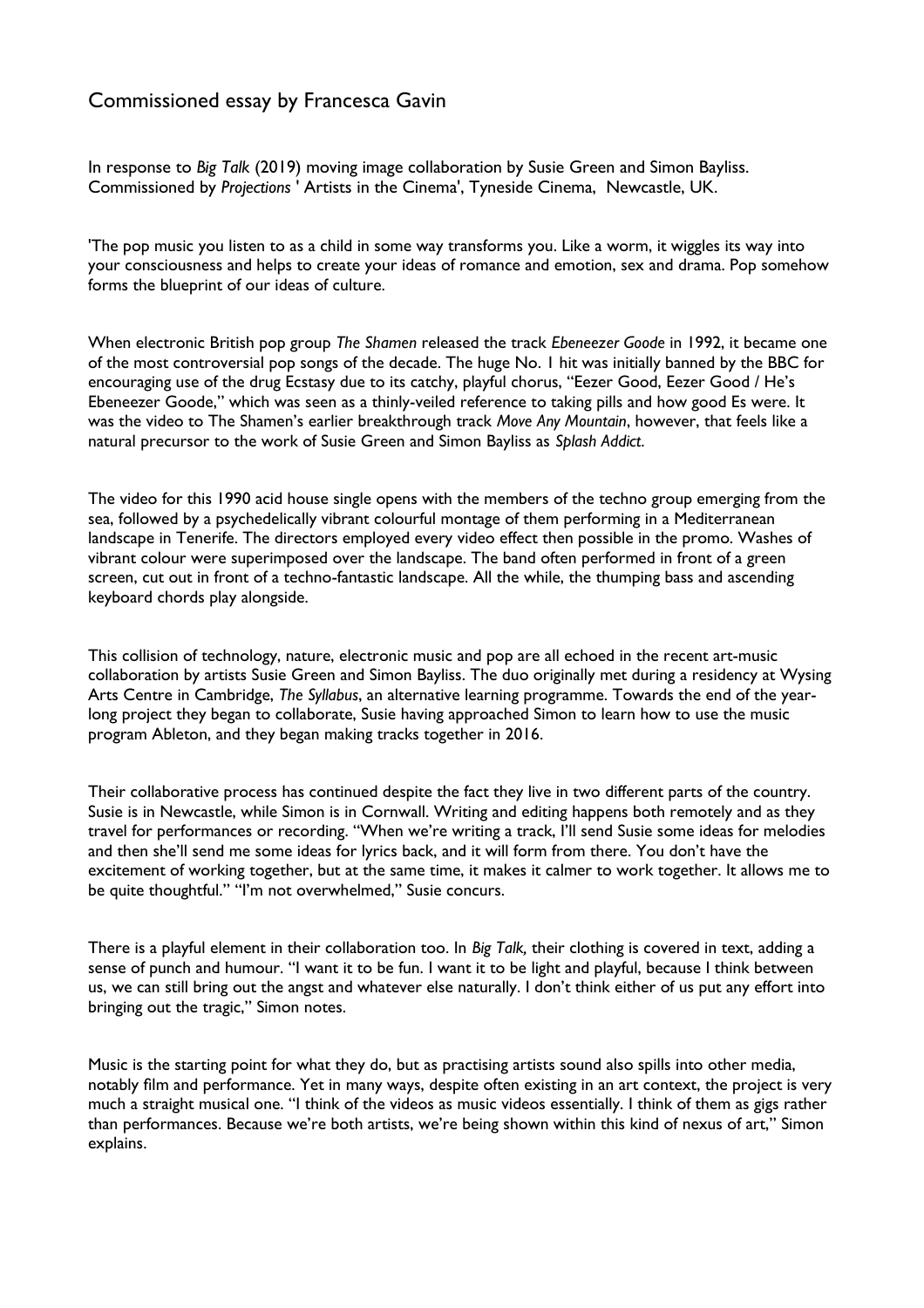Technology is something innate in their sound, in both their approach to aesthetics and process. Though sometimes using a quiet corner of her studio, Susie also often records on the voice memos app on her phone. The piece originally grew out of a conversation Susie had with a friend about her relationship. "She said, 'Oh, you need to have a really good talk about what's happening with it.' I started thinking about what she said. I wrote down lots of versions, which are in the present. Like 'they'll have a big talk; we'll have a big talk." The repetition built into the lyrics echoes the rhythmic nature of early pop house tracks.

*Big Talk*, like their earlier collaboration *Love Immersion*, focuses on intimacy and the emotional: "little points where things can feel really intense and then points where I might feel frustrated," explains Susie. Part of that frustration is how present or not present someone is in person and, in contrast, remotely through digital communication. "It's sort of like a very lonely feeling that can come from it, and other times, it's like a really excited feeling. There's a certain adrenaline that can come through the phone," she observes.

In their latest flm, there is a recurring image of a blank pink screen whose feshy, cosmic emptiness Susie and Simon are constantly touching. Green-screen technology was the main process they used to insert themselves into space and play with this sense of layering. "I painted one of my walls green in my studio, because I just wanted to try it, I think. I don't think I'd used green-screen before, and it went from there," Simon explains. The result plays with the idea of emotional gaps—the idea that something is there but not there. It is an interesting reflection on the everyday weirdness in our relationships that have emerged from the screen. We are all constantly projecting.

The colour palette in the flm has a particular take on the day-glo; a pastel version of acid colours that feels very late-80s acid house. One of their references was Prince's video for the song *Alphabet Street*, which again has a distinctive use of colour. "I didn't want it to be completely saturated throughout," Simon continues. "I like the sort of sand colours and muted colours. I think if it was all acid it would be a bit much."

Late acid house was a strong infuence on their sound. "I started listening to *The Prodigy* and late-90s jungle when I was about 12 or 13 and then started making music when I was about 13 or 14 and going to raves from about 15 around East Devon and West Dorset," Simon remembers. "There was a group that called themselves *Club Diversity*. It started off as breakbeat and then moved on to hard house and drum and bass. They carried on for maybe ten years, putting on some really big nights all around East Devon. I used to DJ drum and bass and jungle, but I used to also go to these hard trance and techno raves."

Susie's foray into house was rather through Top of the Pops, with the occasional trip to rural trance parties. "I suppose at the time I was an adolescent, it was like The Shamen, and I had a tape called *Hardcore Ecstasy*, which I adored, [which included] Utah Saints' *Something Good* that sampled *Cloudbusting* by Kate Bush," she remembers. "But really, I don't like the idea of being nostalgic."

Their separate art practices both live outside of their collaboration, yet the latest flm does reference the idea of making art both as creative process and in some of the visual motifs it uses. The duo hold and rip pages, touching on the materiality of art-making. The burying of sheets in the sand was a nod to the Jean Cocteau flm *Orphée*. The rips came out of experimentation. "I'd been doing things like clothing unzipping; things opening to reveal a next scene. That ripping was like a reveal. I guess it's like screens within screens within screens."

Everything returns to the screen. It is how they work together and communicate while apart. On the big screen, they pull apart, rip and prod the fleshy organic phone screen while lyrically reflecting on its emotional fallout. Despite their playful poses and swipes, their work emphasises that the screen will never quite let us in'.